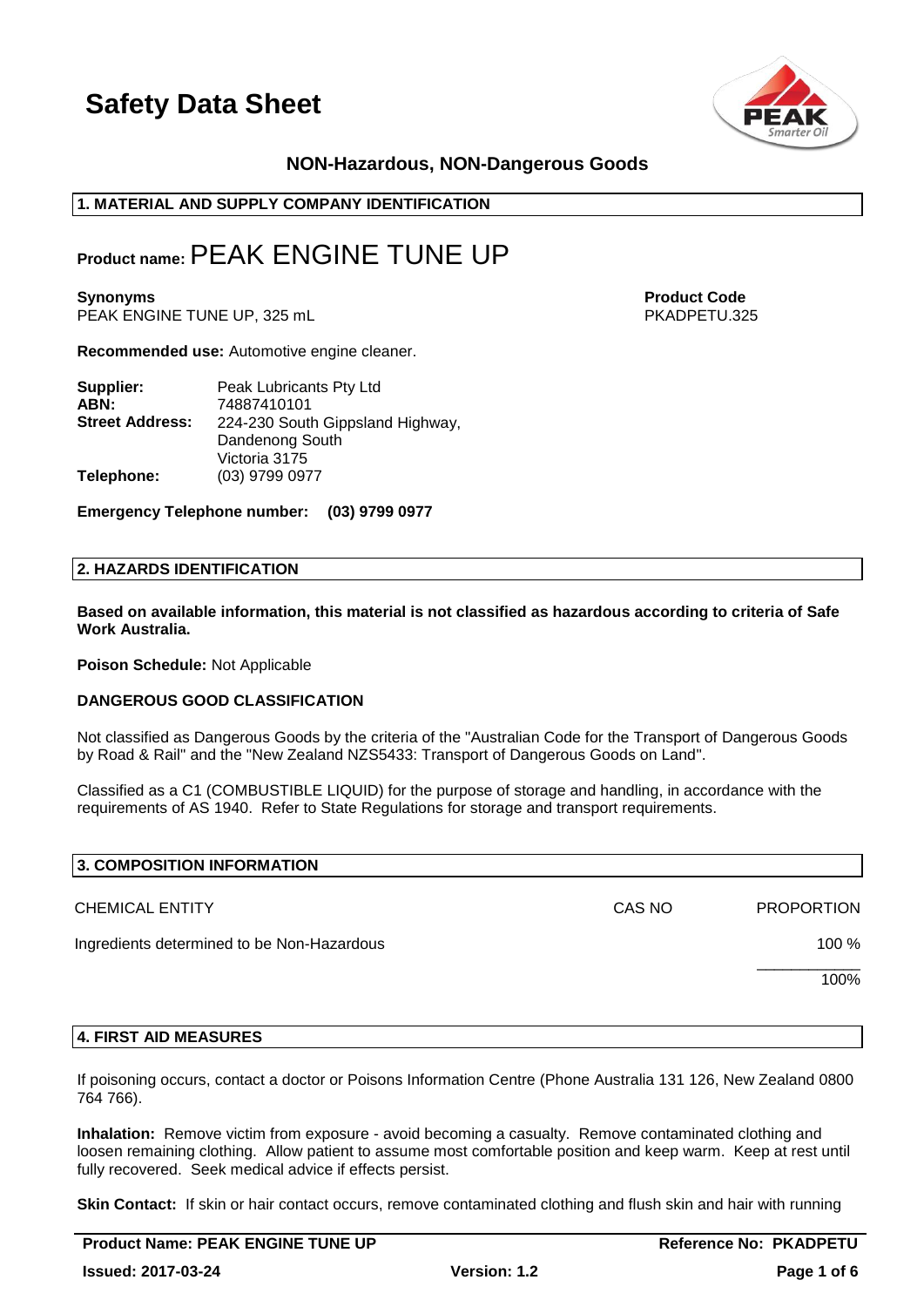

water. If swelling, redness, blistering or irritation occurs seek medical assistance.

**Eye contact:** If in eyes wash out immediately with water. In all cases of eye contamination it is a sensible precaution to seek medical advice.

**Ingestion:** Rinse mouth with water. If swallowed, do NOT induce vomiting. Give a glass of water to drink. Never give anything by the mouth to an unconscious patient. If vomiting occurs give further water. Seek medical advice.

**PPE for First Aiders:** Wear safety shoes, overalls, gloves, safety glasses. Available information suggests that gloves made from nitrile rubber should be suitable for intermittent contact. However, due to variations in glove construction and local conditions, the user should make a final assessment. Always wash hands before smoking, eating, drinking or using the toilet. Wash contaminated clothing and other protective equipment before storing or re-using.

**Notes to physician:** Treat symptomatically.

## **5. FIRE FIGHTING MEASURES**

**Hazchem Code:** Not applicable.

**Suitable extinguishing media:** If material is involved in a fire use water fog (or if unavailable fine water spray), alcohol resistant foam, standard foam, dry agent (carbon dioxide, dry chemical powder).

**Specific hazards: Combustible liquid.** 

**Fire fighting further advice:** On burning or decomposing may emit toxic fumes. Fire fighters to wear selfcontained breathing apparatus and suitable protective clothing if risk of exposure to vapour or products of combustion or decomposition.

## **6. ACCIDENTAL RELEASE MEASURES**

#### **SMALL SPILLS**

Wear protective equipment to prevent skin and eye contamination. Avoid inhalation of vapours or dust. Wipe up with absorbent (clean rag or paper towels). Collect and seal in properly labelled containers or drums for disposal.

## **LARGE SPILLS**

Clear area of all unprotected personnel. Slippery when spilt. Avoid accidents, clean up immediately. Wear protective equipment to prevent skin and eye contamination and the inhalation of vapours. Work up wind or increase ventilation. Contain - prevent run off into drains and waterways. Use absorbent (soil, sand or other inert material). Collect and seal in properly labelled containers or drums for disposal. If contamination of crops, sewers or waterways has occurred advise local emergency services.

#### **Dangerous Goods - Initial Emergency Response Guide No:** Not applicable

## **7. HANDLING AND STORAGE**

**Handling:** Avoid eye contact and repeated or prolonged skin contact. Avoid inhalation of vapour, mist or aerosols.

**Storage:** Store in a cool, dry, well-ventilated place and out of direct sunlight. Store away from foodstuffs. Store away from incompatible materials described in Section 10. Store away from sources of heat and/or ignition. Keep container standing upright. Keep containers closed when not in use - check regularly for leaks.

Classified as a C1 (COMBUSTIBLE LIQUID) for the purpose of storage and handling, in accordance with the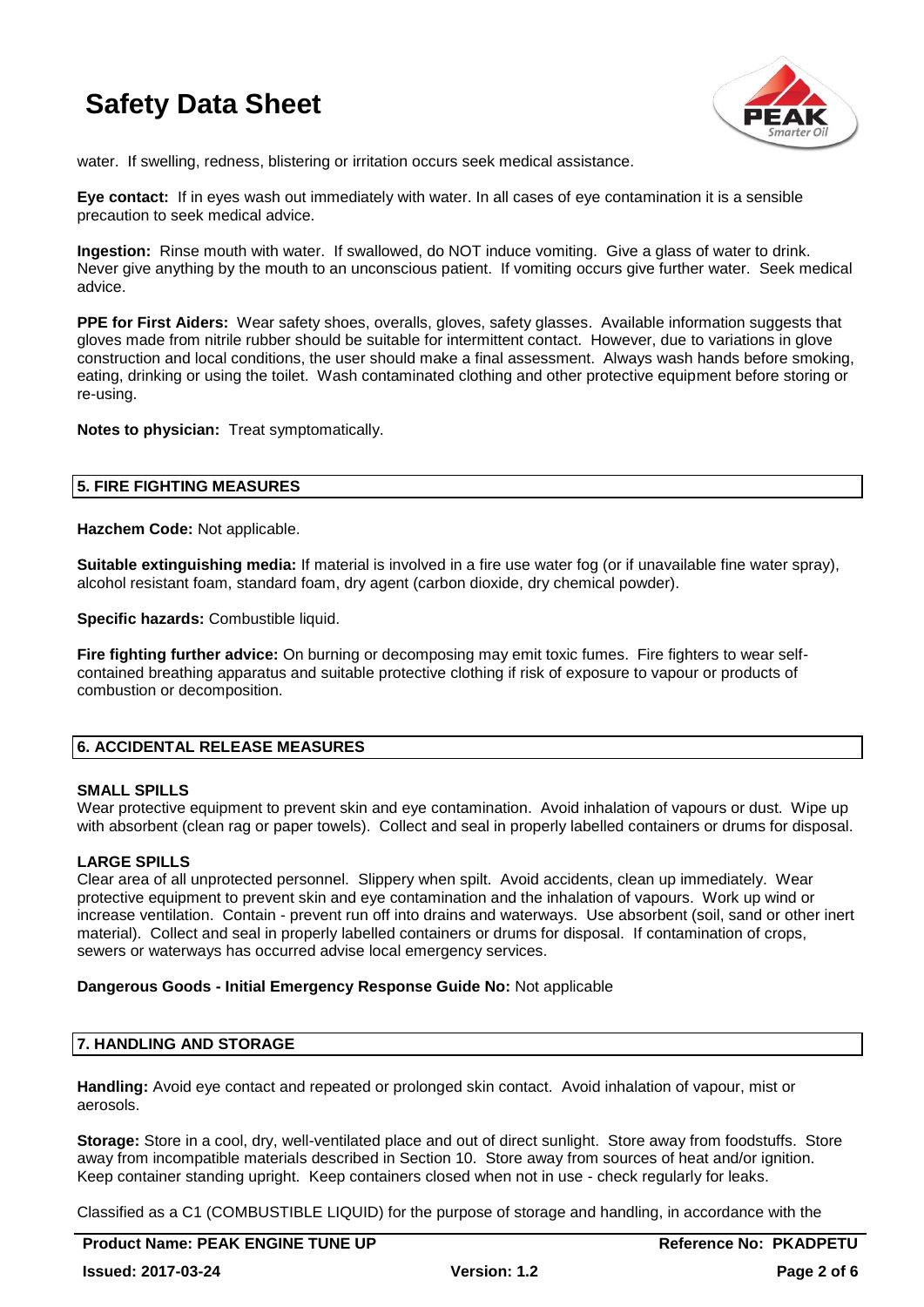

requirements of AS 1940. Refer to State Regulations for storage and transport requirements.

## **8. EXPOSURE CONTROLS / PERSONAL PROTECTION**

**National occupational exposure limits:** No value assigned for this specific material by Safe Work Australia.

**Biological Limit Values:** As per the "National Model Regulations for the Control of Workplace Hazardous Substances (Safe Work Australia)" the ingredients in this material do not have a Biological Limit Allocated.

**Engineering Measures:** Natural ventilation should be adequate under normal use conditions.

**Personal Protection Equipment:** SAFETY SHOES, OVERALLS, GLOVES, SAFETY GLASSES.

Personal protective equipment (PPE) must be suitable for the nature of the work and any hazard associated with the work as identified by the risk assessment conducted.

Wear safety shoes, overalls, gloves, safety glasses. Available information suggests that gloves made from nitrile rubber should be suitable for intermittent contact. However, due to variations in glove construction and local conditions, the user should make a final assessment. Always wash hands before smoking, eating, drinking or using the toilet. Wash contaminated clothing and other protective equipment before storing or re-using.

**Hygiene measures:** Keep away from food, drink and animal feeding stuffs. When using do not eat, drink or smoke. Wash hands prior to eating, drinking or smoking. Avoid contact with clothing. Avoid eye contact and repeated or prolonged skin contact. Avoid inhalation of vapour, mist or aerosols. Ensure that eyewash stations and safety showers are close to the workstation location.

## **9. PHYSICAL AND CHEMICAL PROPERTIES**

| Form:          | Liquid         |
|----------------|----------------|
| <b>Colour:</b> | Clear coloured |
| Odour:         | Mild           |

**Solubility:** Insoluble in water **Specific Gravity:** 1.00 **Density:** N Av **Relative Vapour Density (air=1):** N Av **Vapour Pressure (20 °C):** N Av **Flash Point (°C):**  $> 75$ **Flammability Limits (%):** N Av **Autoignition Temperature (°C):** N Av **Melting Point/Range (°C):** N Av <br> **Boiling Point/Range (°C):** > 150 **Boiling Point/Range (°C):**<br>pH: **Viscosity:** N App

**pH:** N App

(Typical values only - consult specification sheet)  $N Av = Not available, N App = Not applicable$ 

#### **10. STABILITY AND REACTIVITY**

**Chemical stability:** This material is thermally stable when stored and used as directed.

**Conditions to avoid:** Elevated temperatures and sources of ignition.

**Incompatible materials:** Oxidising agents.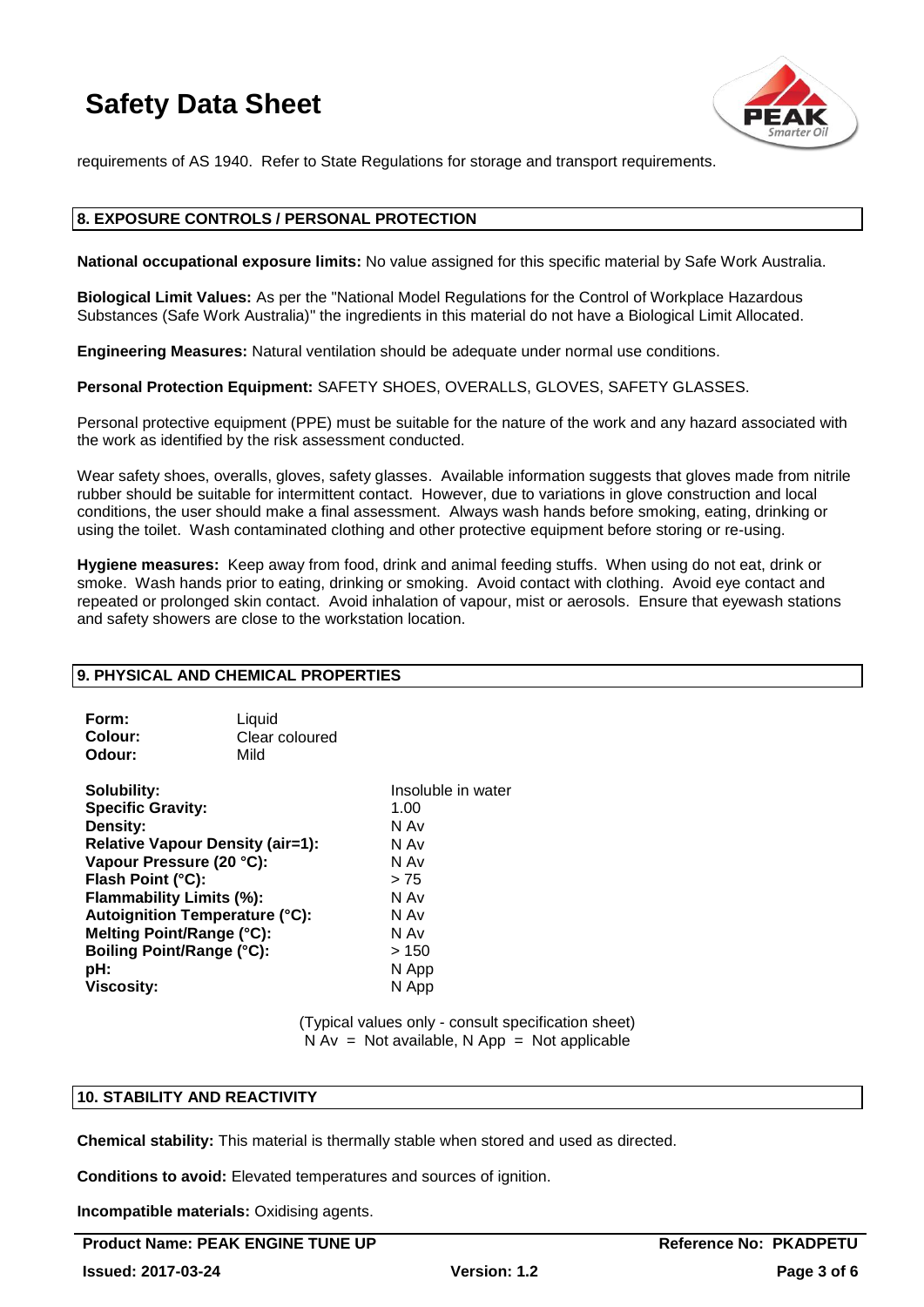

**Hazardous decomposition products:** Oxides of carbon and nitrogen, smoke and other toxic fumes.

**Hazardous reactions:** No known hazardous reactions.

## **11. TOXICOLOGICAL INFORMATION**

No adverse health effects expected if the product is handled in accordance with this Safety Data Sheet and the product label. Symptoms or effects that may arise if the product is mishandled and overexposure occurs are:

#### **Acute Effects**

**Inhalation:** Material may be an irritant to mucous membranes and respiratory tract.

**Skin contact:** Contact with skin may result in irritation.

**Ingestion:** Swallowing can result in nausea, vomiting and irritation of the gastrointestinal tract.

**Eye contact:** May be an eye irritant.

#### **Acute toxicity**

**Inhalation:** This material has been classified as non-hazardous. Acute toxicity estimate (based on ingredients): LC50 > 20.0 mg/L for vapours or LC50 > 5.0 mg/L for dust and mist or LC50 > 20,000 ppm for gas

**Skin contact:** This material has been classified as non-hazardous. Acute toxicity estimate (based on ingredients): >2,000 mg/Kg bw

**Ingestion:** This material has been classified as non-hazardous. Acute toxicity estimate (based on ingredients): >2,000 mg/Kg bw

**Corrosion/Irritancy:** Eye: this material has been classified as not corrosive or irritating to eyes. Skin: this material has been classified as not corrosive or irritating to skin.

**Sensitisation:** Inhalation: this material has been classified as not a respiratory sensitiser. Skin: this material has been classified as not a skin sensitiser.

**Aspiration hazard:** This material has been classified as non-hazardous.

**Specific target organ toxicity (single exposure):** This material has been classified as non-hazardous.

#### **Chronic Toxicity**

**Mutagenicity:** This material has been classified as non-hazardous.

**Carcinogenicity:** This material has been classified as non-hazardous.

**Reproductive toxicity (including via lactation):** This material has been classified as non-hazardous.

**Specific target organ toxicity (repeat exposure):** This material has been classified as non-hazardous.

## **12. ECOLOGICAL INFORMATION**

Avoid contaminating waterways.

**Acute aquatic hazard:** This material has been classified as non-hazardous. Acute toxicity estimate (based on ingredients): >100 mg/L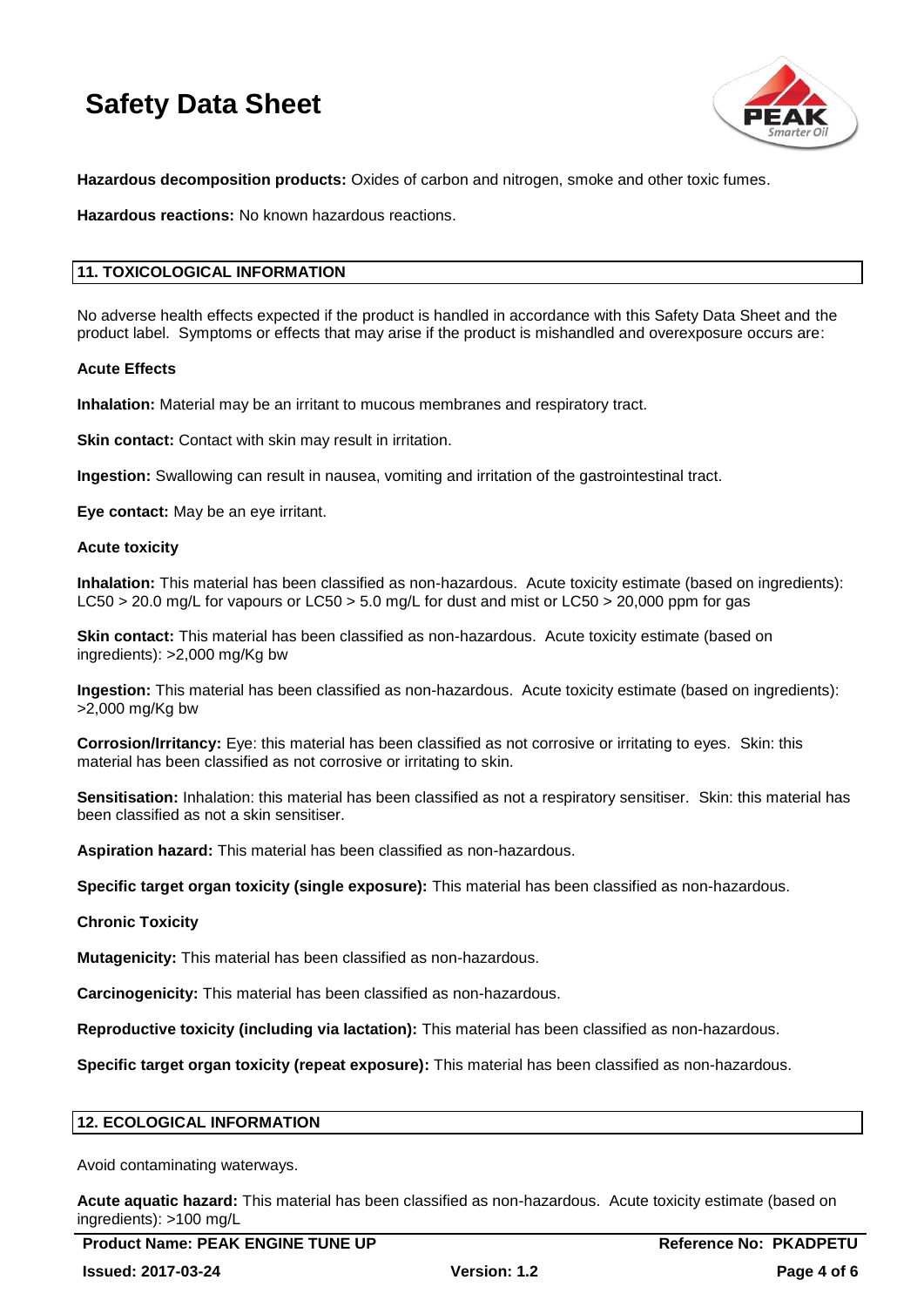

**Long-term aquatic hazard:** This material has been classified as non-hazardous. Non-rapidly or rapidly degradable substance for which there are adequate chronic toxicity data available OR in the absence of chronic toxicity data, Acute toxicity estimate (based on ingredients): >100 mg/L, where the substance is not rapidly degradable and/or BCF  $<$  500 and/or log K<sub>ow</sub>  $<$  4.

**Ecotoxicity:** No information available.

**Persistence and degradability:** No information available.

**Bioaccumulative potential:** No information available.

**Mobility:** No information available.

### **13. DISPOSAL CONSIDERATIONS**

Persons conducting disposal, recycling or reclamation activities should ensure that appropriate personal protection equipment is used, see "Section 8. Exposure Controls and Personal Protection" of this SDS.

If possible material and its container should be recycled. If material or container cannot be recycled, dispose in accordance with local, regional, national and international Regulations.

#### **14. TRANSPORT INFORMATION**

## **ROAD AND RAIL TRANSPORT**

Not classified as Dangerous Goods by the criteria of the "Australian Code for the Transport of Dangerous Goods by Road & Rail" and the "New Zealand NZS5433: Transport of Dangerous Goods on Land".

#### **MARINE TRANSPORT**

Not classified as Dangerous Goods by the criteria of the International Maritime Dangerous Goods Code (IMDG Code) for transport by sea.

## **AIR TRANSPORT**

Not classified as Dangerous Goods by the criteria of the International Air Transport Association (IATA) Dangerous Goods Regulations for transport by air.

## **15. REGULATORY INFORMATION**

#### **This material is not subject to the following international agreements:**

Montreal Protocol (Ozone depleting substances) The Stockholm Convention (Persistent Organic Pollutants) The Rotterdam Convention (Prior Informed Consent) Basel Convention (Hazardous Waste) International Convention for the Prevention of Pollution from Ships (MARPOL)

#### **This material/constituent(s) is covered by the following requirements:**

• All components of this product are listed on or exempt from the Australian Inventory of Chemical Substances (AICS).

• All components of this product are listed on or exempt from the New Zealand Inventory of Chemical (NZIoC).

#### **16. OTHER INFORMATION**

Reason for issue: Minor Text Changes

**Product Name: PEAK ENGINE TUNE UP A CONSERVER AND REFERENCE ROOM REFERENCE TO A CONSERVATION CONSERVER AND REF**